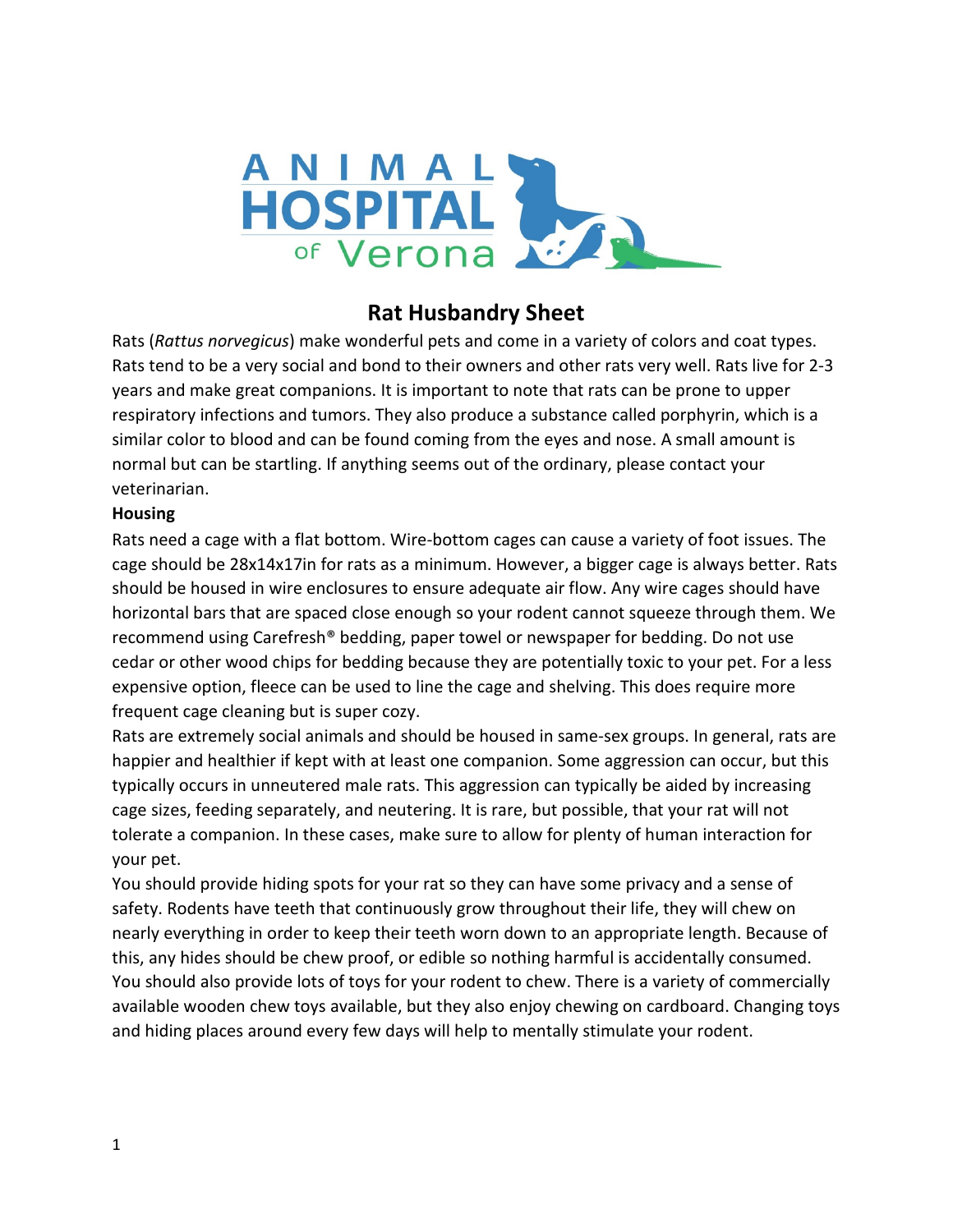## **Feeding**

There is a variety of commercially available diets for rats. These diets, such as the brand Oxbow, tend to be nutritionally balanced and provide all the necessary nutrients for your rodents. Be sure to use a chew proof feeding dish for everything given to your pet. You can give fruits and vegetables as treats. Some examples that are good to give to your rodent would be: apples, pears, bananas, melon, broccoli, carrots, and celery. Be sure to remove seeds/skins before giving them to your rodent and remove any fresh food items they do not eat so they do not spoil in the cage.

Fresh water should be given daily. Water bottles that attach to the cage and have chew proof mouth pieces tend to work best. Rats do enjoy bathing as well, so you can offer a dish of water for drinking and bathing – just be sure to clean frequently.

#### **Cleaning**

The cleaner your cage is, the healthier your rodent will be. The bedding should be spot cleaned regularly and fully replaced approximately every week. The cage should be thoroughly cleaned with a commercial cage cleaner or dilute bleach solution. Be sure to rinse the cage fully and allow the cage to completely dry before replacing bedding and furniture. All wooden toys should be discarded after a while because they cannot fully be cleaned. Water bottles and food dishes should be cleaned and disinfected weekly with the cage as well. Some of these accessories can also be placed in the dishwasher for easy cleaning.

## **Enrichment**

Even though we do our best as pet owners to provide the best care possible, sometimes that is just not enough. Some pets need additional stimuli/enrichment in addition to the right food, water and housing. Below are some options to increase the value of your pet's day-to-day lives. There is an infinite amount of ways to enrich your rat's life. Use your imagination, but here are a few to start:

- Hide outs/tunnels: Rats naturally desire to burrow and nest and enjoy hide boxes and tunnels.
	- $\circ$  PVC piping can be used to create tunnels and cardboard boxes provide nice hiding opportunities.
	- $\circ$  Some commercially available hay-based igloos or houses can provide an edible house.
	- o Rats also like variety try offering some hanging hammocks to change things up.
- Chewing: Rats will chew on anything and everything! Make sure to provide a variety of wooden or hay-based things for your pet to chew on.
	- $\circ$  Careful using plastic toys as these are not "chew-proof" and may be accidently eaten
	- o This can also be as simple as rolled up paper or cardboard tubes.
- Mazes: For some out of the cage stimulation you can create a maze or obstacles for your pet to work through. Rats work well for food and can be taught many tricks.